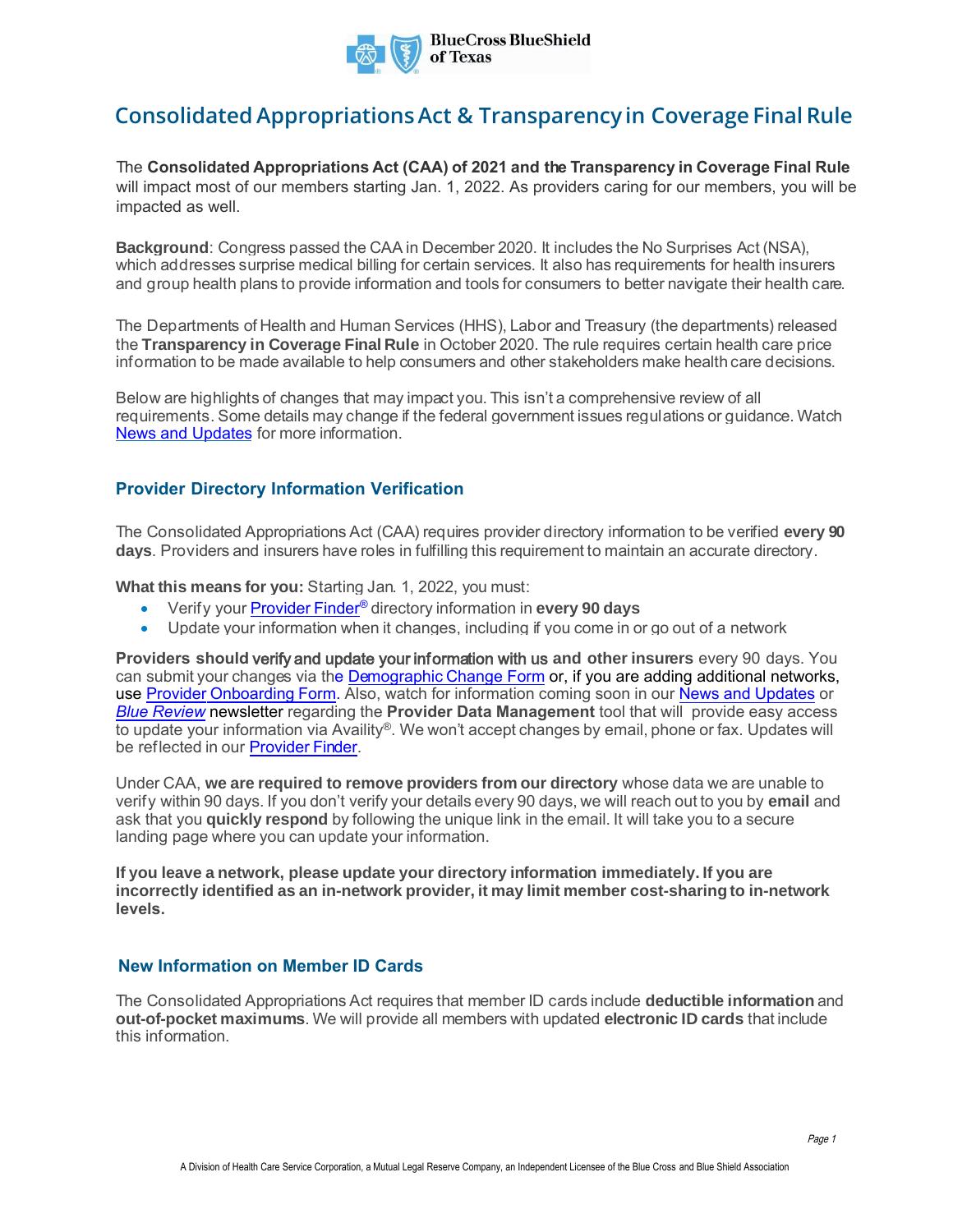

# **New Information on Member ID Cards,** cont.

#### **How to access ID cards**

- **You** can view, download and print most members' electronic cards by completing an eligibility and benefits inquiry and using [Availity's View Member ID Card](https://www.bcbstx.com/provider/education/education/news/2020-archive/11-16-2020-member-id-cards)**.**
- **Members** can access their card several ways:
	- o Through the BCBSTX application
	- o By printing a copy of their updated electronic ID card, including deductible and out-of-pocket information from [Blue Access for Members](https://www.bcbstx.com/member/member-resources/member-services)<sup>[SM](https://members.hcsc.net/wps/portal/bam)</sup> (BAM)
	- o By requesting a physical card from customer service

We will mail new cards that include deductible and out-of-pocket information to current members whose benefit plan changes in 2022. We'll also send cards with updated information to new members whose plans go into effect in 2022.

# **Gag Clauses** (effective Dec. 27, 2020)

## Requirement of the Transparency in Coverage Final Rule

CAA prohibits health insurers and group health plans from agreements with providers that include gag clauses related to provider cost and quality information. If any of our contracts include such CAA gag clause language, the contract language will be remediated, and in the interim, the language will be considered unenforceable as a matter of law.

# **Health Care Price Information in Machine Readable Files**

#### Requirement of the Transparency in Coverage Final Rule

Health insurers are required to publicly display certain health care price information via machine-readable files on their websites beginning in 2022. These machine-readable files will include negotiated rates with in-network providers, allowed amounts for out-of-network providers and may include prescription-drug pricing. The Departments of Health and Human Services (HHS), Labor and Treasury have issued guidance indicating they will delay their enforcement of the machine-readable file requirements until July 1, 2022.

## **What this means for you**

- These files will include your feder[al Taxpayer Identification Number](https://www.irs.gov/individuals/international-taxpayers/taxpayer-identification-numbers-tin#:~:text=How%20Do%20I%20Get%20A%20TIN%3F%201%20SSN.,ITIN.%20...%204%20ATIN.%20...%205%20PTIN.%20) (TIN), in addition to your National Provider Identifier.
- It is very important, if you are using your **Social Security number as your TIN**, we encourage you to register for a new TIN and update us through th[e Demographic](https://hcscproviderintake.secure.force.com/TXDemographUpdate) Change Form. When it becomes available, you will also be able to use the **Provider Data Management** tool on Availity to submit your new TIN.

# **Surprise Billing Provisions of No Surprises Act**

Requirement of the Consolidated Appropriations Act (plan years on or after Jan. 1, 2022)

The No Surprises Act (NSA) is part of the Consolidated Appropriations Act (CAA). Under NSA, most outof-network providers will no longer be allowed to balance bill patients for:

- Emergency services
- Out-of-network care during a visit to an in-network facility
- Out-of-network air ambulance services, if patients' benefit plan covers in-network air ambulance